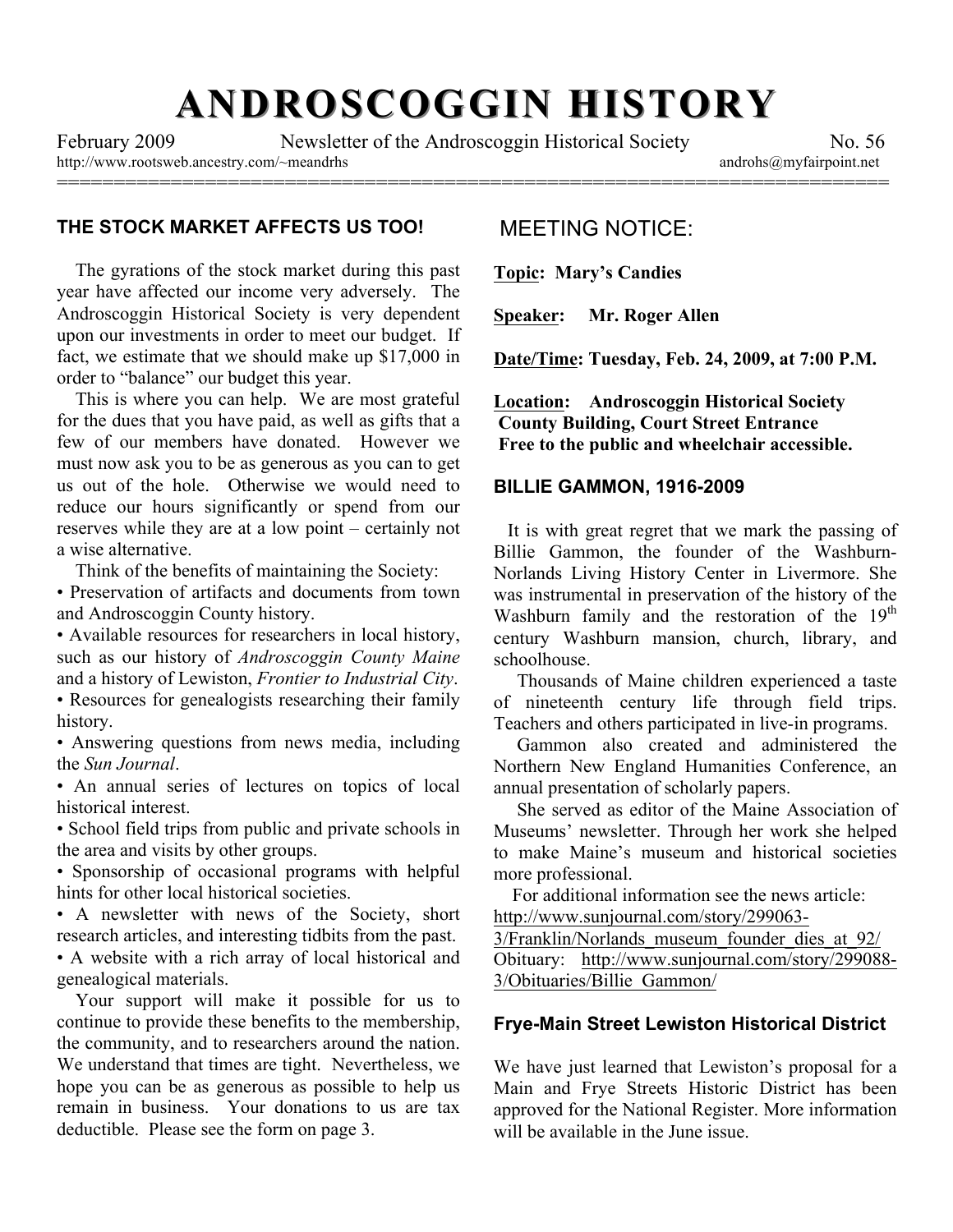# **Major Alfred B. Soule, 23rd Maine Infantry By Charles Beal**

 Alfred was a descendant of Pilgrim George Soule of the Mayflower, descending through George, the Pilgrim, John, James, Jacob, William, James, Alfred and Alfred B. Alfred was son of Alfred and Mahala Soule, born on September 25, 1825 at Middleboro, Massachusetts. By age 15, Alfred was a devout religious boy who gave his heart to Jesus Christ.

 In the early 1840's he took a voyage by ship to satisfy his desire to see the world. On the seventeenmonth voyage he always attended Sunday services, prayer meetings during the week, and maintained his pledge to abstain from liquor. When he returned home, his mother was a second-time widow with dependent children so he became the father and protector. Shortly afterwards they all moved to Manchester, NH. Within four years Alfred would be an overseer in a large mill.

 On December 18, 1848 he married Caroline Dodge at Manchester, NH. Alfred would later write that she was a "devoted, praying wife, whose chief object has been to serve God and make me happy."

 Alfred's passion was Sunday school either as a teacher or assistant superintendent. In 1857 he was elected a deacon of Pine Street Church.

 In late 1858 he moved to New York City. Later on his family would join him in 1859. They missed New England and, unknown to Alfred, Caroline would pray they might find a home at Lewiston, ME. Soon Caroline's prayers were answered by a telegram asking Alfred, "Will you take charge of one of my rooms in Lewiston, Maine"?

 They would soon move to Lewiston where Alfred had charge of rooms in the Hill Mill. Alfred would also be chosen a deacon of the church.

 In 1861 when the United States was involved in Civil War, Alfred wondered, "Shall I go"? The ranks of volunteers were readily filled so Alfred decided it was not his duty to go then. Alfred also thought he must hold himself in readiness. He devoted time drilling with gun and sword, saying often, "When duty calls, I am ready". Union disasters, defeats, and successes had their influence upon him. Finally he heard the voice in his soul; his duty was plain and clear. He had to convince Caroline that his duty was going to enlist. The last argument that persuaded her to give consent was that many of the young men from their church were going to enlist. These young men were not prepared for the temptations of camp life; someone must watch over and encourage them, that person being Alfred.

 In September 1862 he enlisted as a Private in Company A of the 23<sup>rd</sup> ME Regiment, a nine-month regiment. He was quickly chosen Captain of the company and ten days later he was promoted to Major of the regiment.

 Alfred was deeply interested in the welfare of his men. He constantly visited tents to see that they were in a healthy condition, distributing papers and looking after their wants in various ways. In addition to his Major's duties, he performed the Chaplain's duties. He organized parts of tents to build one big tent to hold 200 men for prayer and temperance meetings. He was always present at these meetings. It was not his ambition to gain a reputation as a military man but rather to do all the good he could to the cause of his country.

The 23<sup>rd</sup> ME was not stationary as they moved up and down the Potomac River in the defenses of Washington D.C. At new camp locations, Alfred would find ways to construct a large meeting place to continue prayer and temperance meetings.

 In letters written home during the war, Alfred stated that he violated the law of his country in his official capacity; he helped slaves escape and guided them to the Underground Railroad. In another letter Alfred said his superior officers ordered him to discontinue the Underground Railroad. He disobeyed orders and had the satisfaction of passing at least 26 over it, and was willing to suffer the consequences.

The  $23<sup>rd</sup>$  ME conducted guard duty along the Potomac River/Chesapeake & Ohio Canal from Alexandria to Harper's Ferry, West Virginia. The regiment was directed to Maryland Heights (Harper's Ferry) in late June 1863 to prevent the Confederate Army from marching towards Washington, D.C. The Confederate Army crossed the Potomac River a few miles north of Harper's Ferry, headed for Gettysburg, Pennsylvania. The 23<sup>rd</sup> ME would lose 56 men to disease during its nine-month tour of duty.

The 23<sup>rd</sup> ME Infantry was a highly respected unit, leaving behind a very good reputation among the persons with which it had contact. They were known for good order, quiet, sobriety, and thorough knowledge and performance of their duties. This tribute to the  $23<sup>rd</sup>$  ME was probably greatly due to Alfred's influence and guidance.

 Upon his discharge in July 1863, family and friends noticed a great change, spiritually and physically, in Alfred. He indicated that his days would be few. Alfred died on February 7, 1864 at Lewiston, Maine from Typhoid Fever he had had for nearly 3 weeks.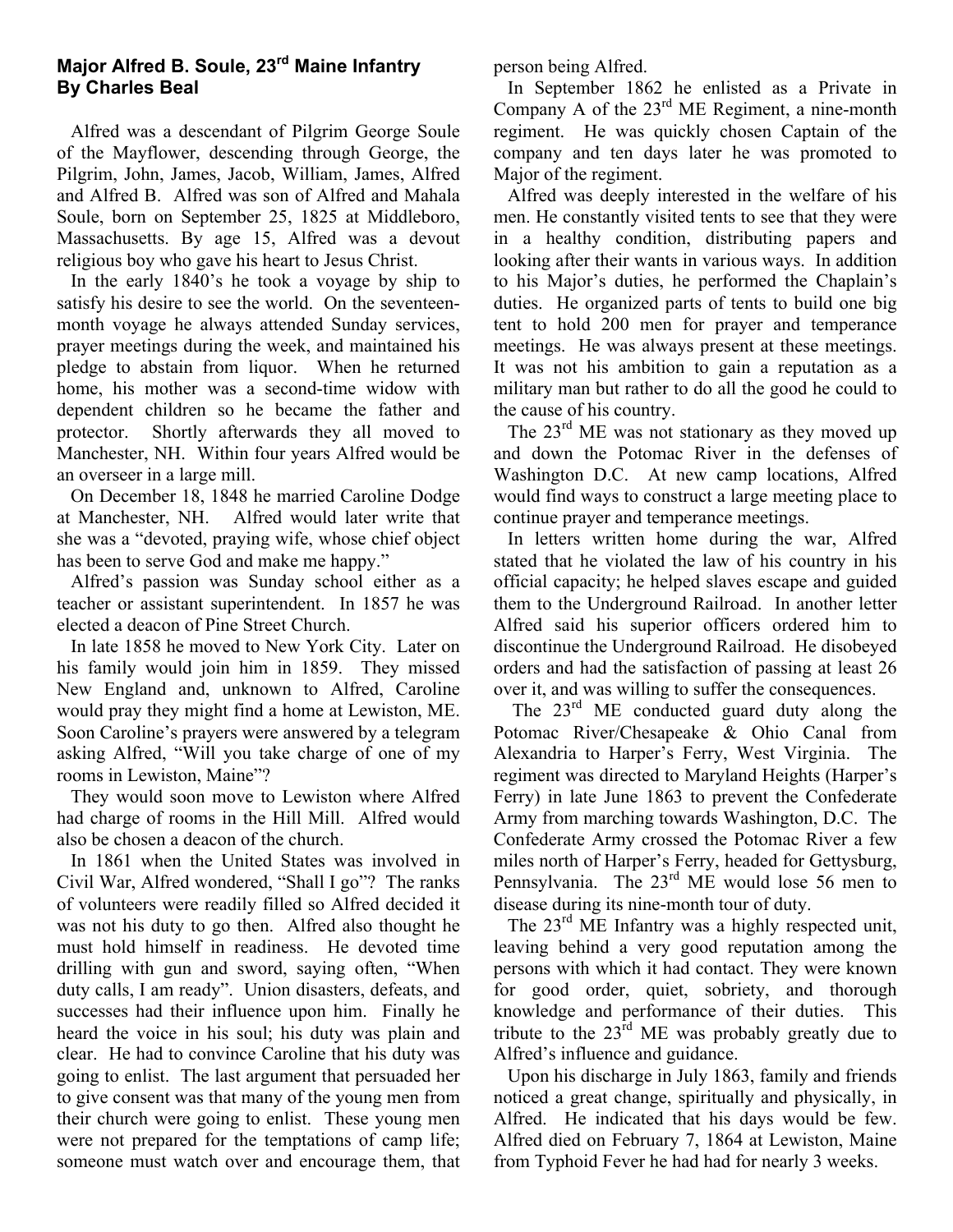

**Major Alfred B. Soule.** His grave was unmarked until recently through the efforts of Charles Beal.

#### **Goings-On at the Society By Michael Lord**

• CY 2008 business totals are as follows: Telephone calls – 499; Museum visits – 195; Library visits – 214; Correspondence – 519; Emails – 2,024; Board & Committee Meeting attendance – 127; Meeting No-tices sent – 488; Meeting attendance – 156; Newsletters sent – 498; Annual Dinner – 38; Programs sent – 177; Androscoggin Round Table Mtg. – 8; - - - - - - - - - - - - - - - - - - - - - - - - - - - - - - - - - - - - - - - - - - - - - - - - - - - - - - - - - - - - - - - - - - - - - - - - - - - -

Daughters of the American Revolution, Mary Dillingham Chapter –  $8.$ 

• Donations Report Since the Last Newsletter: Irving Isaacson of Lewiston- \$250.00; Douglas Hodgkin of Lewiston - \$150.00; **Total: \$400.00.** We thank all donors.

• We are trying to obtain a database of all members' email addresses. Please kindly email me at androhs@myfairpoint.net with "AHS member emails" in the subject line so that I may compile them. Thank you.

• Speaking of our email address, it has been changed to the above. Please make a note of that in your records. Thank you.

• On Friday morning, December 5, we were visited by a group of intellectually challenged persons and their supervisors from John F. Murphy Homes. There were thirteen in all. It's wonderful to be able to help these people who have challenges, even in such a minor way as having them visit us.

• We have a new intern who has just begun the semester with us. He is **Robert Washington**, an anthropology major at University of Southern Maine at Gorham.

• We have an eBay Seller's Account and a Paypal account. We would welcome donated items for us to put on eBay.

• **Robert Harriman**, of Poland, retired as head of building maintenance here at the Androscoggin County building at the end of January. He had worked here for sixteen years. Previously he had retired from the U.S. Navy after twenty years of service as a submariner.

 Mr. Harriman came up to the society to wind the Androscoggin tower clock most Fridays until recently, when his subordinates largely took over. Many times we would converse for a moment after he came down from the winding. He has been a very pleasant man to talk with about the latest goings-on in the county building and the local area.

On his last day, Friday, January  $30<sup>th</sup>$ , he took a camera up the tower to take pictures of the clock, the tower, the bell, and environs. Our board signed a set of our books as a retirement gift. The building is already not the same without him.

Yes. I want to help the Androscoggin Historical Society close its budget gap. It is important to me to maintain the record of the history of the towns in Androscoggin County and our services to the community. I enclose:

| \$500     | \$250 | \$100 | 50           | \$25 | \$10 |  | Other               | income tax purposes.                                       |  |  |
|-----------|-------|-------|--------------|------|------|--|---------------------|------------------------------------------------------------|--|--|
| Name(s)   |       |       |              |      |      |  |                     | Please make check payable to:                              |  |  |
| Address   |       |       |              |      |      |  |                     | Androscoggin Historical Society<br>2 Turner Street, Unit 8 |  |  |
| Town/City |       |       | <b>STATE</b> |      | ZIP  |  | Auburn, Maine 04210 |                                                            |  |  |

Contributions to AHS are deductible as charitable contributions for federal